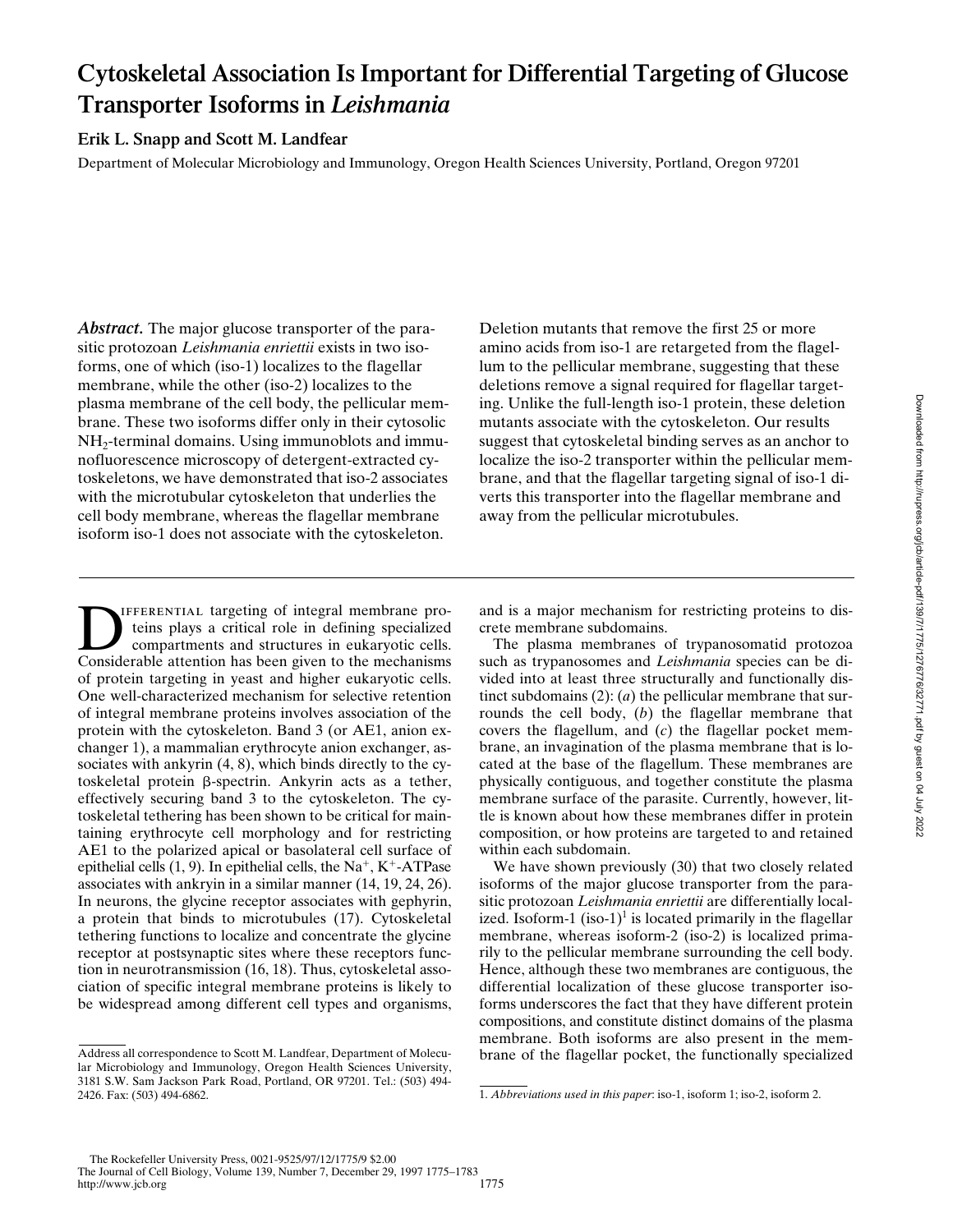domain of the plasma membrane that receives proteins ultimately destined for the pellicular and flagellar membranes or secreted into the extracellular medium (38). These two glucose transporter isoforms differ only in their cytosolic NH2-terminal domains; iso-1 has a 130–amino acid domain that is completely different in sequence from the 48–amino acid NH2-terminal domain of iso-2 (see Fig. 1). Because the isoforms differ only in their NH<sub>2</sub>-terminal domains and are identical in sequence throughout the rest of the protein, the NH<sub>2</sub>-terminal region of iso-1 is likely to contain a flagellar targeting signal. The presence of a flagellar targeting signal is supported by experiments in this paper that demonstrate that chimeric proteins containing the  $NH<sub>2</sub>$ -terminal domain of iso-1 are targeted to the flagellar membrane.

*Leishmania* and other members of the Kinetoplastida have unusual cytoskeletons comprised of subpellicular microtubules that are attached to the inner surface of the pellicular membrane, and that provide the cell with its characteristic shape (6, 35). The linkage between these subpellicular microtubules and the membrane is likely to involve direct or indirect interaction of integral membrane proteins with the microtubules. The other surface membranes (those surrounding the flagellar pocket, the flagellar adhesion zone, and the flagellum itself) are devoid of subpellicular microtubules. The flagellum also contains internal cytoskeletal elements including the flagellar axoneme and the paraflagellar rod (37). One potential explanation for differential targeting of the two glucose transporter isoforms between these specialized membrane compartments is that each isoform interacts differently with various cytoskeletal components. To investigate this possibility, we have fractionated parasites into detergent-insoluble cytoskeletons and detergent-soluble supernatants, and have also monitored the association of each glucose transporter isoform with each fraction. These experiments reveal that the pellicular membrane iso-2 tightly associates with the subpellicular microtubules, whereas the flagellar iso-1 is released into the supernatant by detergent solubilization. These results suggest that iso-2 anchors in the cell body membrane by tethering to the subpellicular microtubules, while iso-1 targets to the flagellar membrane by structural information present in its unique NH<sub>2</sub>-terminal domain. Similar interactions may direct other parasite pellicular membrane or flagellar membrane proteins to their correct subcellular addresses.

# *Materials and Methods*

#### *Plasmid Constructs*

The plasmid pX63Hyg (7) was used for expression of epitope-tagged constructs in *L. enriettii.* The 13 COOH-terminal amino acids of rat GLUT2 (TVQMEFLGSSETV; 36), which were used as the epitope tag, were introduced into iso-1– and iso-2–containing plasmids as previously described (30). The polylinker  $5'$  to iso-1 was modified to create a new BgIII restriction site by digesting at the 5' SmaI site and ligating to a BglII linker. NH<sub>2</sub>-terminal deletion constructs of iso-1 removing the first 10, 20, 25, 30, 50, and 100 amino acids were created. For these constructs, a primer containing a BglII restriction site, a Kozak sequence (AGCAGC), and encoding a methionine and the first six amino acids following the region to be deleted, was used as the forward primer. An antisense primer encoding the six–amino acids upstream of the unique ClaI site within the coding region (5) and the ClaI site was used as the reverse primer to amplify the NH<sub>2</sub>-terminal region of iso-1. The amplified fragments were gelpurified, digested with BglII and ClaI, and cloned into a pX63Hyg.iso1

vector containing the GLUT2 epitope-tagged iso-1 (30) using the internal ClaI site and the BglII site in the upstream polylinker region. The regions containing the deletions were sequenced as reported previously (5) to confirm that the correct constructs had been generated.

The plasmid pAlt-Neo (20) was used for expression of the chimeras containing the  $NH<sub>2</sub>$ -terminal cytoplasmic domains of either iso-1 or iso-2 fused to the body of the D2 hexose transporter (21). A DNA sequence encoding the first 130 amino acids of iso-1 or the first 48 amino acids of iso-2 (the NH<sub>2</sub>-terminal domains) followed by amino acids  $108$  to  $112$  of D2 (a sequence encoding the beginning of the first predicted transmembrane domain and containing an NruI site used for subcloning) were introduced into a D2-containing plasmid by PCR-based mutagenesis (30). The regions of these chimeras amplified by PCR were sequenced to ensure that no unintended sequence alterations had occurred during the PCR.

# *Cell Culture and Transfection*

Promastigotes of *L. enriettii* were cultured at 26°C in DME-L medium (12) containing 5% FCS and 5% bovine embryonic fluid. Parasites were transfected by electroporation (15) of plasmid DNA using a Gene Pulser (Bio-Rad Laboratories, Richmond, CA) apparatus. 1 d after transfection, hygromycin (Calbiochem Corp., La Jolla, CA) was added to a final concentration of 50  $\mu$ g/ml to the culture, and the parasites were maintained under these conditions until drug-resistant parasites grew out (usually  $\sim$ 4 wk). The hygromycin concentration was then increased to 200  $\mu$ g/ml for maintenance of transfected parasites. Parasites transfected with pALT-Neo–based plasmids were selected with 10 µg/ml of G418 (GIBCO BRL, Gaithersburg, MD) 1 d after transfection, and the drug concentration was increased to 200 mg/ml after parasites grew out.

# *Antibody Preparation*

Polyclonal antiserum against the glutathione *S*-transferase fusion protein containing the 25 COOH-terminal amino acids of a rat GLUT2 was purchased from East Acres Biologicals (Southbridge, MA), and was used for immunofluorescence at a dilution of 1:500. For Western blots, polyclonal antiserum against a maltose-binding protein fusion protein (New England Biolabs, Beverly, MA; 11, 23) containing the 13 COOH-terminal amino acids of a rat GLUT2 was used. The antiserum was prepared by Cocalico Biologicals, Inc. (Reamstown, PA), and was used at a dilution of 1:500.

The anti-P1C (Pro-1 COOH terminus) antibody, directed against the 32 COOH-terminal amino acids of the Pro-1 glucose transporters, has been described previously (30). The anti-P1L (Pro-1 loop) antiserum was raised against a glutathione *S*-transferase fusion protein containing amino acids 160–227 of iso-2 (5), which are contained within the first extracellular loop of Pro-1. This antiserum was affinity-purified (30) over a Sepharose column (Bio-Rad Laboratories) containing this fusion protein, concentrated by passing the affinity-purified serum over a protein A–Sepharose column (Sigma Chemical Co., St. Louis, MO), and used at a dilution of 1:500 for protein blots. The specificity of each antiserum was confirmed using immunoblots by competition with the fusion protein used to raise the antiserum as described previously (30); the same concentration of native glutathione *S*-transferase did not compete the signal from either antiserum.

The mouse anti- $\alpha$ -tubulin monoclonal antibody raised against native chick brain microtubules was obtained from Amersham Corp. (Arlington Heights, IL). The E7 mouse anti-human  $\beta$ -tubulin monoclonal antibody was prepared by Dr. Michael Klymkowsky, and was obtained from the Developmental Studies Hybridoma Bank maintained by the Department of Pharmacology and Molecular Sciences, Johns Hopkins University School of Medicine (Baltimore, MD), and the Department of Biological Sciences, University of Iowa (Iowa City, IA), under contract N01-HD-2-3144 from the National Institute of Child Health and Human Development. The anti-D2 and anti-MIT affinity-purified antibodies, which were directed against the COOH-terminal hydrophilic domains of each transporter, have been described previously (10, 22).

# *Cell Lysates and Immunoblots*

For preparation of total cell lysates, parasites at a density of  $1-2 \times 10^7$ /ml were pelleted, washed with PBS, resuspended in Laemmli sample buffer (32) to a density of  $0.2-1 \times 10^9$  cells/ml, and immediately heated to 65°C for 5 min. Samples containing 10  $\mu$ l of lysate were reheated to 65°C for 3 min, loaded onto 10% SDS-polyacrylamide gels, separated by standard methods (32), and electroblotted onto a nitrocellulose membrane using a Mini Trans-Blot apparatus (Bio-Rad Laboratories) according to the manufacturer's instructions. Blots were developed using the ECL chemilumi-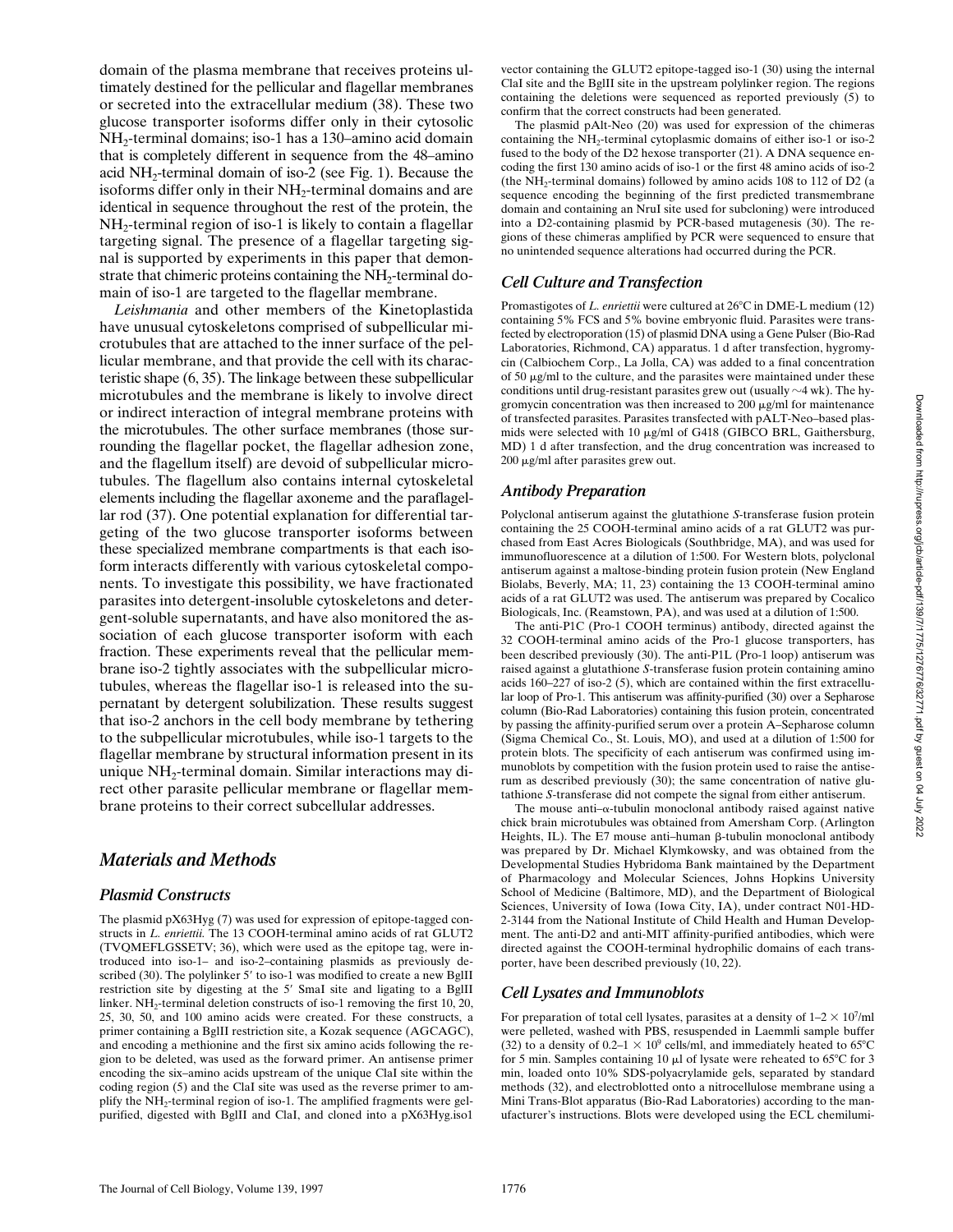nescence system (Amersham Corp.) and goat anti–rabbit IgG coupled to horseradish peroxidase (Boehringer Mannheim Biochemicals, Indianapolis, IN) as detailed in the manufacturer's instructions, and the developed blots were exposed to XAR-5 film (Eastman Kodak Co., Rochester, NY).

#### *Cytoskeleton Preparation*

*Leishmania* cytoskeletons were prepared using the method of Schneider et al. (33). In brief, parasites were grown to  $1-2 \times 10^7$  cells/ml and washed  $3\times$  in ice-cold PBS. The pellet of cells was resuspended in MME (10 mM MOPS, pH 6.9, 0.1 mM EGTA, 1 mM  $MgSO<sub>4</sub>$ , and 0.1% Triton X-100) plus protease inhibitors (1  $\mu$ M each of leupeptin, aprotinin, and chymostatin) at a concentration of  $4 \times 10^7$  cells/ml. The cells were incubated on ice for 10 min, and were centrifuged at 3,000 *g* in an Eppendorf microcentrifuge (Brinkmann Instruments Inc., Westbury, NY) for 5 min. The pellet was washed once with PBS and resuspended to 1/20 of the MME volume in PBS/Laemmli Sample Buffer at a 1:1 mix. The supernatant was concentrated to 1/10 of the original volume with a Microcon 10 microconcentrator (Amicon, Beverly, MA) to approximate the pellet concentration, and 0.25 volume of  $4\times$  Laemmli sample buffer was added to the supernatant. Both supernatant and pellet were heated at 60°C for 5 min. For protein gels and immunoblots,  $10 \mu l$  of pellet and  $20 \mu l$  of supernatant were run per lane. For immunofluorescence, the pellets were prepared as described above, except that they were resuspended in 1/2 the original volume of PBS after centrifugation and washing.

#### *Immunofluorescence Microscopy*

For immunofluorescence imaging, parasites were pelleted, washed twice in PBS, resuspended at a density of  $\sim 10^7$  cells/ml, and attached to polyl-lysine–coated coverslips. For cytoskeleton preps, pellets were prepared as described above, resuspended at a density of  $\sim 10^7$  cytoskeletons/ml, and attached to poly-l-lysine–coated coverslips. The adherent parasites/ cytoskeletons were fixed with 100% methanol at  $-20^{\circ}$ C for 15 min. After fixation, coverslips were rinsed in PBS and incubated in PBS plus 2% goat serum for 15 min. Antiserum was added at the appropriate dilution in PBS plus 2% goat serum, and incubated for 1 h at room temperature. Coverslips were rinsed three times in PBS, and then incubated for 1 h with goat anti–rabbit IgG coupled to FITC (fluorescein isothiocynate; 1:200 dilution) (Molecular Probes, Inc., Eugene, OR) or to rhodamine B (1:200; Biosource International, Camarillo, CA) or with goat anti–mouse IgG coupled to Bodipy Oregon green (1:200) or Texas red (1:800; both from Molecular Probes, Inc.) in PBS plus 2% goat serum. Coverslips were rinsed five times with PBS and then mounted on slides in 50 mM Tris, pH 8.0, 90% glycerol, and 20 mg/ml *n*-propyl-gallate (Sigma Chemical Co.). For confocal microscopy, samples were examined with a confocal laser scanning microscope as described previously (30).

# *Results*

#### *Fractionation of Glucose Transporter Isoforms into Detergent Soluble and Insoluble Phases*

One possible explanation for the differential localization



*Figure 1.* Schematic diagram showing the putative membrane topology of Pro-1 glucose transporter isoforms iso-1 and iso-2. Black boxes represent putative transmembrane domains. Loops above the boxes represent extracellular domains and the loops below the boxes represent intracellular domains. The hatched line of iso-1 and the bold black line for iso-2 indicate that the

only sequence differences between the two isoforms occur within the  $NH_2$ -terminal domains. Iso-1 has a 130–amino acid  $NH_2$ -terminal domain, while iso-2 has a 48–amino acid NH<sub>2</sub>-terminal domain. of the glucose transporter isoforms iso-1 and iso-2 is that each isoform interacts with the parasite cytoskeleton in a different way. The cytoskeleton of Kinetoplastid parasites, containing the subpellicular microtubules and the flagellar axoneme, can be separated from the cytosolic and membrane components of the cell by solubilization with nonionic detergents such as Triton X-100 followed by centrifugation to quantitatively pellet the cytoskeletons (31). To test the possible association of each glucose transporter isoform with the detergent-insoluble cytoskeleton, we prepared soluble and insoluble fractions from *L. enriettii* promastigotes and probed immunoblots of each fraction with the anti-P1C antibody directed against the COOH-terminal hydrophilic domain that is conserved in both isoforms (Fig. 1). Whereas immunoreactive proteins of  $\sim 65$  and 50 kD are present in the total cell lysates (Fig. 2 *A*, lane *1*), the  $\sim$ 65-kD protein is quantitatively associated with the supernatant (lane 2), whereas the  $\sim$ 50-kD protein is quantitatively associated with the detergent-insoluble fraction (lane *3*).

These results suggest that the major glucose transporter isoform, iso-2, fractionates quantitatively with the detergent-insoluble pellet, and is likely to be associated with the parasite cytoskeleton. This isoform has a predicted molecular mass of 61.4 kD, but migrates more rapidly on SDS-PAGE (30), similar to the anomolously rapid mobility of mammalian glucose transporters (25). Conversely, the less intense slower mobility band present in the supernatant fraction is likely to represent the larger  $(\sim 70 \text{ kD})$  predicted) and less abundant iso-1 that is located in the flagellar membrane (30). These suggestions are confirmed by epitope-tagging results discussed below. Similar fractionation results have also been obtained (data not shown) using the anti-P1L antibody directed against the first extracellular loop that is conserved in iso-1 and iso-2.

One potential artifact of the preceding fractionation experiments could arise from possible cross-reactivity of the



*Figure 2.* Immunoblots of Triton X-100 extracted *L. enriettii* fractions. *L* designates total lysate, *S* designates the supernatant fraction, and *P* designates the cytoskeletal pellet. *iso-1* and *iso-2* indicate the bands on the blot that correspond to each of these two glucose transporter isoforms. Samples were separated on a 10% SDS-polyacrylamide gel, blotted onto nitrocellulose, and probed with the indicated antibodies. The blots in *A* were probed with affinity-purified anti-P1C antibody (at a 1:100 dilution), and the blots in *B* were probed with anti-P1L (lane 1, 1:500), anti- $\alpha$ -tubulin (lane 2, 1:800), or anti-β-tubulin (lane 3, 1:1,000). Numbers at the left indicate the mobilities of molecular mass markers in kilodaltons.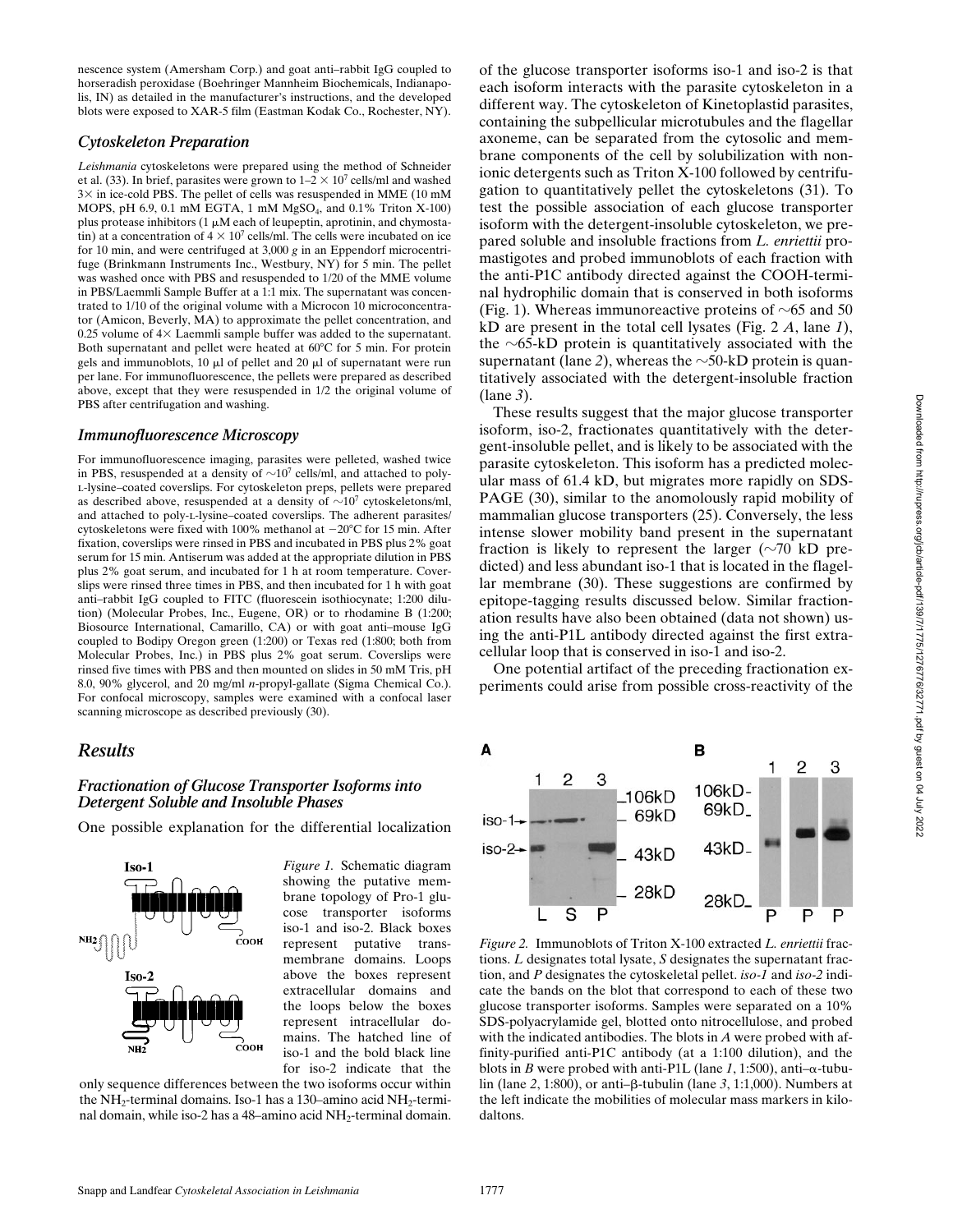

*Figure 3.* Double-label confocal laser scanning micrographs of Triton X-100–extracted *L. enriettii* promastigotes stained with anti-P1C and anti– a-tubulin. Cytoskeletons were fixed with methanol, stained with a 1:100 dilution of the anti-P1C antibody and a 1:500 dilution of the anti- $\alpha$ -tubulin antibody, and then with an FITC-conjugated anti–rabbit IgG (*P1C*) and a rhodamineconjugated anti–mouse IgG (a*-tubulin*) secondary antibody. Cytoskeletons were examined by confocal microscopy using illumination at 488 nm to visualize the Pro-1 glucose transporter–com-

plexed FITC antibody (*P1C*) or at 546 nm to visualize  $\alpha$ -tubulin complexed with the rhodamine antibody  $(\alpha$ -tubulin). Each micrograph represents a single  $0.5$ - $\mu$ m section through each field.

anti-P1C and anti-P1L antibodies with the abundant  $\alpha$ - and b-tubulin proteins present in the cytoskeletal pellet. To demonstrate that the  $\sim$ 50-kD band detected in the pellet is not a tubulin subunit, we probed immunoblots (Fig. 2 *B*) of the pellet fraction with the anti-P1L antibody (lane *1*), and with monoclonal antibodies directed against either chicken  $\alpha$ -tubulin (lane 2) or human  $\beta$ -tubulin (lane 3). The distinctly slower mobility of the tubulin subunits compared to the band that reacts with the anti-P1L antibody demonstrates that this latter band does not represent tubulin.

To confirm the results of the immunoblots, we have also examined the detergent-extracted cytoskeletons by immunofluorescence using both the anti-P1C and anti- $\alpha$ -tubulin antibodies. The anti-P1C antibody reacts with the body of the parasite in these cytoskeletal preps, but not with the flagella (Fig. 3, *P1C*), consistent with the notion that the pellicular membrane iso-2 is associated with the cytoskeleton, but the flagellar iso-1 is not. In contrast, the control anti- $\alpha$ -tubulin antibody reacts with microtubules in both the cell body and the flagellum (Fig.  $3$ ,  $\alpha$ -tubulin).

To support further the conclusion that the interaction between the parasite glucose transporter and components of the pellet is not the result of nonspecific binding, we have also performed fractionations using lysis buffer containing high concentrations of Triton X-100 (1%), *n*-octylglucoside (0.5%), CHAPS (0.5%), Zwittergent (0.5%), Nonidet-P40  $(0.5\%)$ , NaCl  $(1 \text{ M})$ , or  $\beta$ -mercaptoethanol (0.5 M). In each case, the  $\sim$ 50-kD glucose transporter band fractionated quantitatively with the pellet (data not shown). We have also attempted to specifically solubilize the parasite cytoskeleton to demonstrate that disruption of the microtubules releases the glucose transporter from the pellet. The subpellicular microtubules of Kinetoplastid parasites are impervious to classical microtubule-disrupting treatments, including alkaloids such as colchicine, cold, and vinblastine (35 and data not shown). The microtubules of the closely related parasite *Trypanosoma brucei* can be disrupted by 1 mM  $CaCl<sub>2</sub>$  or 1 M NaCl (31). We have,



*Figure 4.* Immunoblot of pellet (*P*) and the supernatant (*S*) fractions from *L. enriettii* incubated with 10% DMSO (lanes *1*, *2*, *5*, and *6*) or 1 mM chlorpromazine in 10% DMSO (lanes *3*, *4*, *7*, and *8*), followed by Triton X-100 extraction. The samples were run on an 8% acrylamide gel. The blot containing lanes *1–4* was probed with the anti-P1C antibody (1:100), and the blot containing lanes 5–8 was probed with anti– $\alpha$ -tubulin antibody (1:1,000). The solid arrow indicates the position of iso-1, and the open arrow indicates the position of iso-2. The numbers at the left indicate the migration of molecular mass markers, with molecular masses given in kD.

however, found that the cytoskeletons of *L. enriettii* and other *Leishmania* species are resistant to 1 M NaCl and are disorganized by  $1-10$  mM CaCl<sub>2</sub>, but form amorphous aggregates that pellet upon centrifugation.

The tricyclic drug chlorpromazine disrupts cytoskeletons of trypanosomatid protozoa (34) including *Leishmania* (29) when live cells are incubated with drug. To determine whether this cytoskeletal-disrupting drug releases iso-2 from the pellet of a detergent extract, we incubated *L. enriettii* cells with 1 mM chlopromazine for 30 min, and then prepared fractionated detergent extracts. As shown in Fig. 4 (lanes *3* and *4*), this cytoskeletal-disrupting agent releases iso-2 into the supernatant, whereas treatment of control cells with DMSO alone (Fig. 4, lanes *1* and *2*) or with a nonspecific cell poison, 0.5% sodium azide (not shown), does not release iso-2 from the detergent-insoluble pellet. One complication with the preceding experiment, however, is that the mechanism of action of chlorpromazine is not known. Although this drug removes pellicular microtubules from the plasma membrane (34), it clearly does not completely depolymerize these microtubules, as they still fractionate with the pellet of the detergent extract (Fig. 4, lanes *7* and *8*). The ability of this cytoskeletal-disrupting drug to release iso-2 from the pellet is consistent with the interpretation that iso-2 interacts with the parasite cytoskeleton, and not with some other component of the detergent-insoluble pellet. The absence of a drug that efficiently depolymerizes subpellicular microtubules in this parasite, however, precludes a definitive interpretation of these pharmacological results.

#### *Fractionation of Individual Epitope Tagged Glucose Transporter Isoforms*

To examine cytoskeletal association of each glucose transporter isoform, we used previously established (30) parasite lines that express either iso-1 (line pX63Hyg.iso1) or iso-2 (line pX63Hyg.iso2) containing a COOH-terminal 13–amino acid epitope tag derived from the COOH terminus of the rat glucose transporter GLUT2 (36). Immunoblots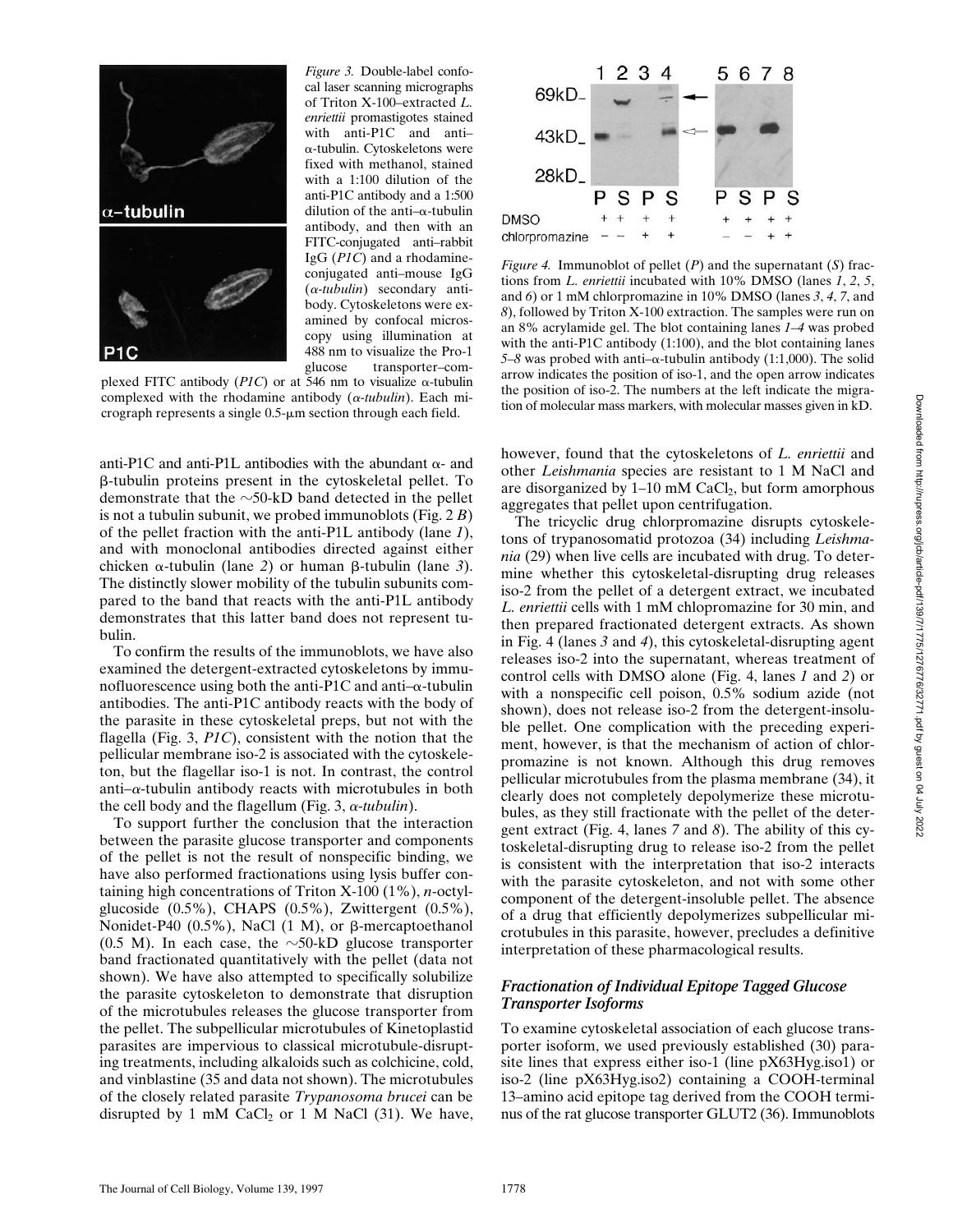

*Figure 5.* Immunoblot of pellet (*P*) and the supernatant (*S*) fractions from Triton X-100–extracted *L. enriettii* transfected with plasmids encoding epitope tagged iso-2 (lanes *1* and *2*) or epitopetagged iso-1 (lanes *3* and *4*). The blot was probed with an anti-GLUT2 antibody (1: 500). Other symbols are as indicated in Fig. 2.

of pellets and supernatants from each cell line probed with the anti-GLUT2 antiserum (Fig. 5) reveal that the  $\sim$ 50-kD iso-2 fractionates quantitatively with the pellet (Fig. 5, lanes *1* and 2), whereas the  $\sim$ 65-kD iso-1 fractionates quantitatively with the supernatant (Fig. 5, lanes *3* and *4*).

Examination of cytoskeletal pellets derived from each cell line using double-label immunofluorescence (Fig. 6) confirms cytoskeletal association of iso-2, but not iso-1. Thus, cytoskeletons from the iso-1–expressing cell line incubated with the anti-GLUT2 antibody directed against the epitope tag show only background levels of staining (*iso-1 GLUT2*), confirming the absence of iso-1 in the cy-



*Figure 6.* Double-label confocal laser scanning micrographs of Triton X-100–extracted *L. enriettii* promastigotes transfected with plasmid encoding epitope-tagged iso-1 (*top*) or epitopetagged iso-2 (*bottom*) and stained with the rabbit anti-GLUT2 antibody directed against the epitope tag (*GLUT2*) and the murine anti–a-tubulin antibody (a*-tubulin*). Cytoskeletons were fixed with methanol, stained with 1:500 dilutions of the anti-GLUT2 antibody and anti-a-tubulin antibodies, and then with an FITC-conjugated anti–rabbit IgG (*GLUT2*) and a rhodamineconjugated anti–mouse IgG (a*-tubulin*) secondary antibody. Cytoskeletons were examined by confocal microscopy. Each micrograph represents a single  $0.5$ - $\mu$ m section through each field.



*Figure 7.* Confocal laser microscopy of *L. enriettii* parasites overexpressing chimeras of the D2 hexose transporter containing the  $NH_2$ -terminal domain of iso-1 (*I1.D2, top*) or the  $NH_2$ -terminal domain of iso-2 (*I2.D2*, *bottom*). Cells were double-stained with the anti– $\alpha$ -tubulin antibody ( $\alpha$ -tub, 1:400) and the anti-D2 antibody (*D2*, 1:200), followed by goat anti–mouse Texas red and goat anti–rabbit Bodipy Oregon green. Each micrograph represents a single  $0.5$ - $\mu$ m section through each field.

toskeletons. The same cells incubated with the control anti– $\alpha$ -tubulin antibody, however, stain on both the cell bodies and the flagella (*iso-1* a*-tubulin*). In contrast, cytoskeletons from the iso-2–expressing cell line incubated with the anti-GLUT2 antibody stain intensely over the cell body, but not the flagellum (*iso-2 GLUT2*), indicating the presence of iso-2 in this cytoskeletal fraction associated with the subpellicular microtubules. The control anti- $\alpha$ -tubulin antibody stains both the cell body and the flagellum (*iso-2* <sup>a</sup>*-tubulin*).

# *Partial Characterization of a Flagellar Targeting Signal of Iso-1*

Because iso-1 and iso-2 differ only in their NH<sub>2</sub>-terminal domains, these regions must contain the information required for differential targeting. One possibility is that the  $NH<sub>2</sub>$ -terminal domain of iso-1 contains a signal that causes trafficking of this isoform to the flagellum. To determine whether the  $NH_2$ -terminal domain of iso-1 was sufficient to target an integral membrane protein to the flagellar membrane, we created a chimeric construct that replaced the NH<sub>2</sub>-terminal cytoplasmic domain of a different pellicular membrane transporter, the D2 hexose transporter from the related parasite *L. donovani* (22), with the  $NH<sub>2</sub>$ terminal domain of iso-1. This I1.D2 chimeric protein was expressed in *L. enriettii* cells, and the location of the chimera was determined by immunofluorescence microscopy using an antibody directed against the *L. donovani* D2 transporter. In contrast to the wild-type D2 transporter,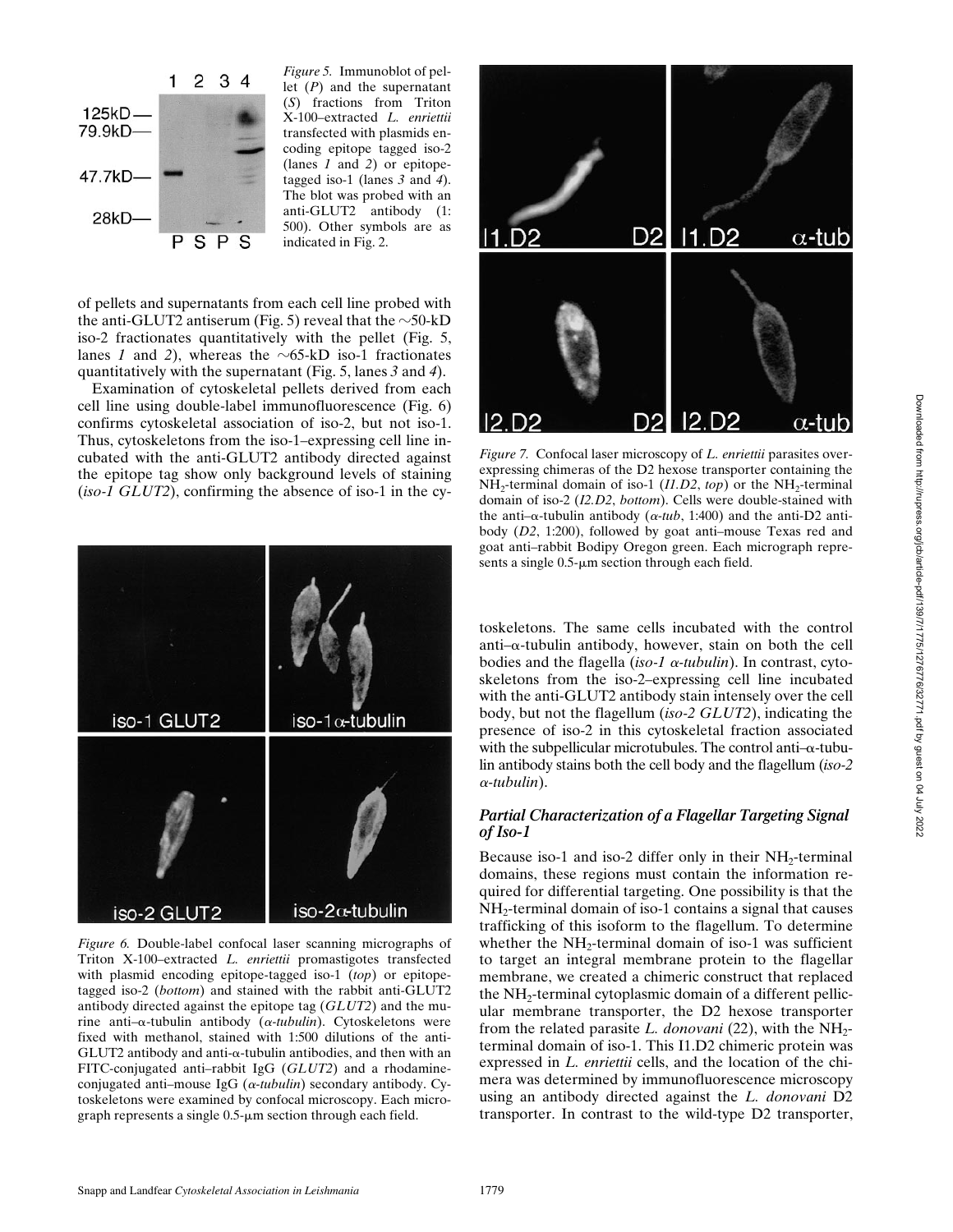





*Figure 8.* (*A*) Deletions of the NH<sub>2</sub>-terminal domain of iso-1. *WT* represents the wild-type sequence. The  $\Delta$  numbers represent the number of  $NH_2$ -terminal amino acids deleted in each construct. The amino acid sequence (single letter code) of the relevant portion of the  $NH<sub>2</sub>$ -terminal domain is indicated at the top with numbers designating the amino acid position starting with the initiating methionine at position 1. (*B*) Confocal laser scanning microscopy of *L. enriettii* promastigotes expressing epitope-tagged deletion constructs  $\Delta 20$ ,  $\Delta 25$ , and  $\Delta 30$ . Stable cell lines transfected with pX63Hyg.Δ20, pX63Hyg.Δ25, or pX63Hyg.Δ30 were stained with a 1:500 dilution of the anti-GLUT2 antibody and a 1:200 dilution of FITC-conjugated secondary antibody and examined by confocal microscopy. Each micrograph represents a single  $0.5$ - $\mu$ m section through each field.

the I1.D2 chimera is targeted to the flagellar membrane (Fig.  $7, I1.D2$ ). Thus, the iso-1 NH<sub>2</sub>-terminal domain contains a dominant flagellar targeting signal that is sufficient to redirect a pellicular membrane protein to the flagellum.

As a complementary control, we also prepared a chimera containing the  $NH_2$ -terminal cytoplasmic domain of iso-2 fused to the body of the D2 hexose transporter. Immunofluorescence images of parasites expressing this I2.D2 chimera reveal that it is targeted to the pellicular membrane, and does not appear in the flagellar membrane (Fig. 7, *I2.D2*), similar to the previously determined localization of iso-2 (30) and similar to the localization of the *L. donovani* D2 transporter when it is expressed in either *L. donovani* (22) or in *L. enriettii* (data not shown).

To begin to characterize the flagellar targeting signal, we created a series of  $NH<sub>2</sub>$ -terminal deletions of iso-1 (Fig. 8 *A*) as detailed in Materials and Methods. Each epitopetagged construct was transfected into *L. enriettii*, and the stably transfected cells were assayed by confocal immunofluorescence microscopy for localization of the iso-1 deletion mutants (Fig.  $8B$ ). NH<sub>2</sub>-terminal deletions of 10 (not shown) and 20 (Fig.  $8 B$ ,  $\Delta 20$ ) amino acids result in iso-1 mutants that exhibit wild-type localization in the flagellar membrane. Deleting five more amino acids creates a protein that localizes primarily to the pellicular membrane, but with some staining present on the flagella of some parasites (Fig.  $8B$ ,  $\Delta$ 25). Deletion of five additional amino acids results in a protein that localizes exclusively to the pellicular membrane (Fig.  $8B$ ,  $\Delta 30$ ), identical to iso-2 targeting. Deletions of 50 and 100 amino acids also exhibit the same pellicular membrane localization as  $\Delta 30$  (data not shown). Thus, essential iso-1 flagellar targeting information begins at approximately amino acid 25. It is not yet clear whether this targeting information is contained in a discrete contiguous sequence of amino acids as is the case for the internalization signal of the transferin receptor (13), or whether it represents a three-dimensional recognition domain, as is the case for the signals for lysosomal enzyme targeting (3). Nonetheless, these results confirm that the  $NH<sub>2</sub>$  terminus of iso-1 contains a signal necessary for flagellar targeting.

# *Fractionation of Iso-1 NH2 Domain Mutants in Detergent Soluble and Insoluble Phases*

To examine whether the retargeted iso-1 deletion mutants associate with the cytoskeleton, we performed immunofluorescence of detergent-extracted cytoskeletons. Examination of cytoskeletal pellets derived from each cell line using double-label immunofluorescence (Fig. 9) confirms the cytoskeletal association of  $\Delta 25$  and  $\Delta 30$ . Cytoskeletons from the  $\Delta$ 10- and  $\Delta$ 20-expressing cell line show only background levels of anti-GLUT2 staining (Fig. 9 *A*,  $\Delta 10$ and  $\Delta 20$ ), consistent with the absence of these truncated transporters in the cytoskeletons. The same cells labeled with the control anti- $\alpha$ -tubulin antibody have staining on flagella and cell bodies (Fig. 9 *B*), demonstrating that the cytoskeletons remain intact. In contrast, cytoskeletons of  $\Delta$ 25- and  $\Delta$ 30-expressing cells labeled with the anti-GLUT2 antibody stain intensely over the cell body, but not the flagellum (Fig. 9  $A$ ,  $\Delta$ 25 and  $\Delta$ *30*), indicating that these deletion mutants associate with the subpellicular microtubules. The control anti- $\alpha$ -tubulin antibody stains both the cell body and flagellum (Fig. 9 *B*,  $\Delta$ 25 and  $\Delta$ 30). Thus, retargeting of iso-1 from the flagellar membrane to the pellicular membrane results in association of the mutant proteins with the cytoskeleton.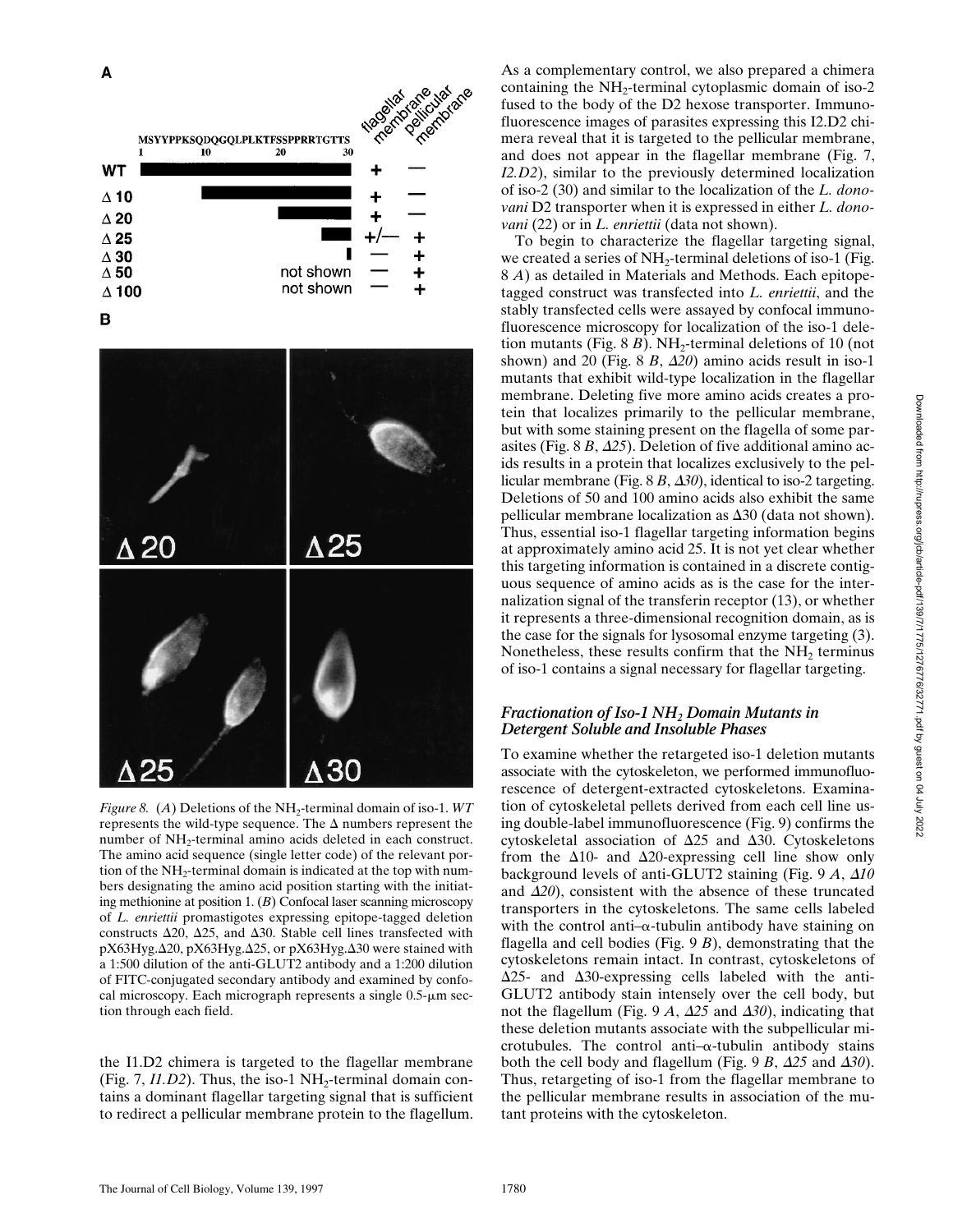

*Figure 9.* Confocal laser scanning microscopy of Triton X-100–extracted *L. enriettii* promastigotes expressing epitope-tagged deletion constructs  $\Delta$ 10,  $\Delta$ 20,  $\Delta$ 25, and  $\Delta$ 30. Cytoskeletons from stable cell lines transfected with pX63Hyg. $\Delta$ 10, pX63Hyg. $\Delta$ 20, pX63Hyg. $\Delta$ 25, or  $pX63Hyg.430$  were stained with a 1:500 dilutions of the anti-GLUT2 antibody (*A*) and the anti- $\alpha$ -tubulin antibody (*B*) and an FITC- or a rhodamine-conjugated secondary antibody, respectively, and examined by confocal microscopy as described in Fig. 3. Each micrograph represents a single  $0.5$ - $\mu$ m section through each field.

#### *Cytoskeletal Tethering in Other Leishmania Integral Membrane Proteins*

To determine if the phenomenon of cytoskeletal association could be generalized to other integral membrane proteins and to other species of *Leishmania*, we prepared immunoblots of pellets and supernatants of *L. donovani* overexpressing the D2 hexose transporter (22) or the MIT *myo*-inositol transporter (10). Previous studies have shown that D2 localizes to the pellicular membrane (22), whereas MIT localizes to both the pellicular membrane and the flagellar membrane (10). Immunoblots of fractionated D2 hexose transporter and MIT-overexpressing cell lines probed with anti-D2 and anti-MIT antibodies, respectively (Fig. 10), reveal that the  $\sim$ 50-kD D2 band fractionates exclusively with the pellet (lanes *1* and *2*), while the  $\sim$ 50-kD MIT band fractionates in both the pellet and supernatant (lanes *3* and *4*). These immunoblot results were also confirmed with confocal immunofluorescence microscopy, which reveals that both the D2 and MIT transporters are retained in the detergent-extracted cytoskeletons (Fig. 11). Thus, another pellicular membrane transporter (D2) associates with the cytoskeleton, whereas a transporter (MIT) that is in both the pellicular membrane and the flagellar membrane fractionates with both the cytoskeletal pellet and the supernatant.

#### *Discussion*

Association with cytoskeletal components is often a way of targeting membrane proteins to specific locations in the cell. We have demonstrated that the pellicular membrane glucose transporter isoform of the parasitic protozoan *L. enriettii* is specifically bound to the parasite cytoskeleton, and that this interaction may serve to constrain this isoform to the cell body domain of the plasma membrane. Conversely, the flagellar glucose transporter isoform, which differs from the pellicular membrane isoform exclusively in the NH<sub>2</sub>-terminal hydrophilic domain, does not associate with the cytoskeleton. The distinct fractionation properties of these two closely related isoforms underscores the specificity of the interaction between iso-2 and the cytoskeleton, and argues strongly that this association is not simply an artifactual binding of a hydrophobic protein to a cytoskeletal component. This conclusion is reinforced by the fact that iso-2 fractionates quantitatively with the cytoskeleton, and iso-1 fractionates quantitatively with the detergent-soluble supernatant, a result that would be unlikely for a nonspecific interaction. Deletion of the first 25–30 amino acids from the flagellar isoform, however, results in retargeting of this transporter to the pellicular



*Figure 10.* Immunoblots of Triton X-100 extracts from stably transfected *L. donovani* promastigotes overexpressing the D2 hexose transporter (lanes *1* and *2*) or the MIT *myo*-inositol transporter (lanes *3* and *4*). *P* designates the pellet (lanes *1* and *3*) and *S* designates the

supernatants (lanes *2* and *4*) of the detergent extracts. Lanes *1* and *2* were stained with the anti-D2 antibody (1:200), and lanes *3* and *4* were stained with the anti-MIT antibody (1:3,000). Numbers to the left indicate the mobilities of protein molecular mass markers in kilodaltons.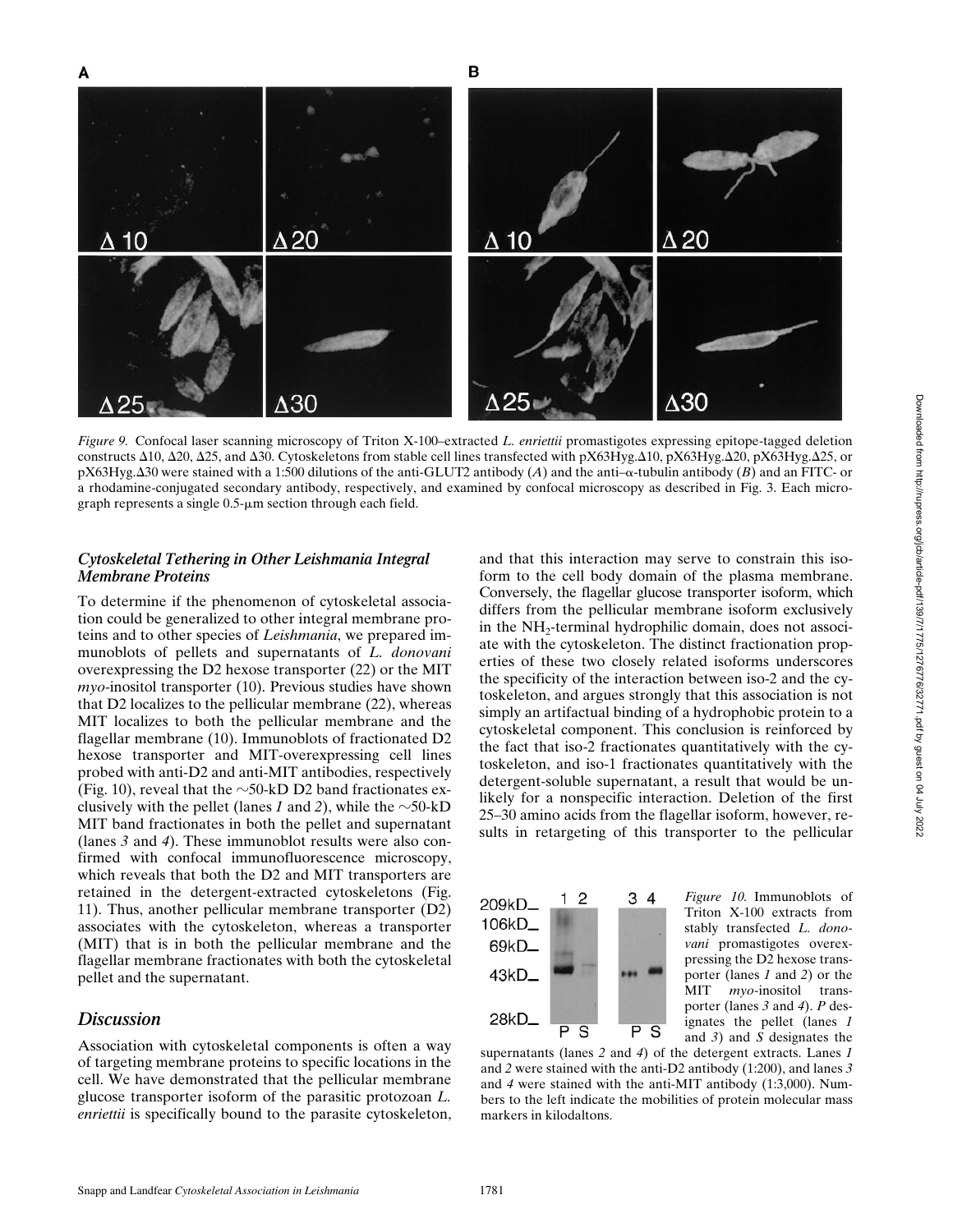

*Figure 11.* Confocal laser scanning microscopy of Triton X-100 extracted promastigotes of *L. donovani* overexpressing the MIT *myo*-inositol transporter (*top*) or the D2 hexose transporter (*bottom*). Each cytoskeleton was double-stained with either the anti-MIT antibody (*MIT*, 1:1,000) or the anti-D2 antibody (*D2*, 1:200), followed by the control  $\alpha$ -tubulin antibody ( $\alpha$ -tub, 1:500). Secondary FITC-conjugated or rhodamine-conjugated antibodies were used to reveal staining of the antitransporter or anti–a-tubulin antibodies, respectively. Each micrograph represents a single 0.5- $\mu$ m section through each field.

membrane and concomitant association with the cytoskeleton. These results suggest that both isoforms contain the structural information required for cytoskeletal association, but that the flagellar isoform is prevented from establishing this interaction by physical sequestration into a compartment that does not contain the subpellicular microtubules. We do not yet know the molecular details of this cytoskeletal tethering. By analogy to other mammalian membrane proteins that are tethered to the cytoskeleton (AE1,  $Na^+$ , K<sup>+</sup>-ATPase, and the glycine receptor), however, it is likely that some linker protein binds the transporter to the microtubules. Additional studies will be required to determine which parts of the iso-2 protein are required for cytoskeletal tethering, and to determine whether linker proteins mediate the association of these glucose transporters with the microtubules.

It is noteworthy that tethering to the subpellicular microtubules occurs for other integral membrane proteins that show complete (D2 hexose transporter) or partial (MIT *myo*-inositol transporter) localization to the cell body membrane. Although we do not know how many integral membrane proteins are associated with the cytoskeleton in these organisms, the linkage to microtubules of the three transporters studied here suggests that there may be a large family of such proteins. It is also worth noting that biochemical purification of many integral membrane proteins from Kinetoplastid parasites may require that these proteins be released from the cytoskeleton either before or after detergent extraction.

We have demonstrated, using deletion mutagenesis and chimeric constructs, that the unique  $NH<sub>2</sub>$ -terminal domain of iso-1 is both necessary and sufficient for trafficking to the flagellar membrane. Further deletion and point mutagenesis studies are currently in progress to determine whether the flagellar targeting signal is a discrete stretch of amino acids, beginning around amino acid 25, or whether it is structurally more complex. It is likely that this flagellar targeting signal interacts with another protein or proteins required for flagellar targeting, as has been shown for the interaction of the tyrosine-based sorting signal from the mammalian integral membrane protein TGN38 with two clathrin-associated proteins (27). This issue, however, remains to be investigated.

The results reported here suggest a tentative model for differential targeting of the two glucose transporter isoforms. During biosynthesis, both proteins are presumably added to the external membrane of the flagellar pocket, the organelle to which integral membrane and secreted proteins are targeted (38), as well as a membrane that contains both iso-1 and iso-2 (30). Proteins such as iso-1 that contain a flagellar targeting signal may be sorted to the contiguous flagellar membrane, presumably by interaction of a flagellar targeting signal with other proteins that are part of the sorting apparatus. Proteins such as iso-2 that do not contain a flagellar targeting signal may traffic to the pellicular membrane, possibly by default, where they can then interact with the subpellicular microtubules. The cytoskeletal tethering would then constrain these proteins to remain in the cell body membrane. This model underscores the notion that proteins that are differentially sorted into subdomains of a continuous membrane system require not only signals for differential targeting during their trafficking to the membrane, but also a mechanism for retention of each protein at its correct subcellular address. Proteins such as MIT that are present in both membranes might have a weak flagellar targeting signal that would sort only a fraction of the proteins to the flagellar membrane. Conversely, MIT might have a weak cytoskeletal tethering signal that would allow diffusion of some of these transporters into the flagellar membrane.

A major objective of future studies will be to identify structural components of each isoform that are involved in cytoskeletal tethering or flagellar targeting, and to search for other proteins that may interact with these targeting signals to direct each isoform to its correct subcellular address. Since various proteins in different Kinetoplastid protozoa are restricted largely to the pellicular membrane (e.g., the iso-2 and D2 glucose transporters in *Leishmania* species) or to the flagellar membrane (e.g., iso-1 in *L. enriettii* and the receptor adenylate cyclases in *Trypanosoma brucei* [28]), these targeting pathways are likely to be of broad significance in these protozoa.

The authors wish to thank Jodi Engstrom and Ken Fish for performing the confocal microscopy presented in this paper. Xiaowen Xu prepared the anti-P1L and anti-P1C antibodies. Marco Sanchez and Andreas Seyfang helped with cell transfections. We also wish to thank Caroline Enns, Eric Barklis, and Buddy Ullman for helpful discussions.

This work was supported by National Institutes of Health Grants AI25920 and AI01162 to S.M. Landfear as well as by a Tartar Fellowship